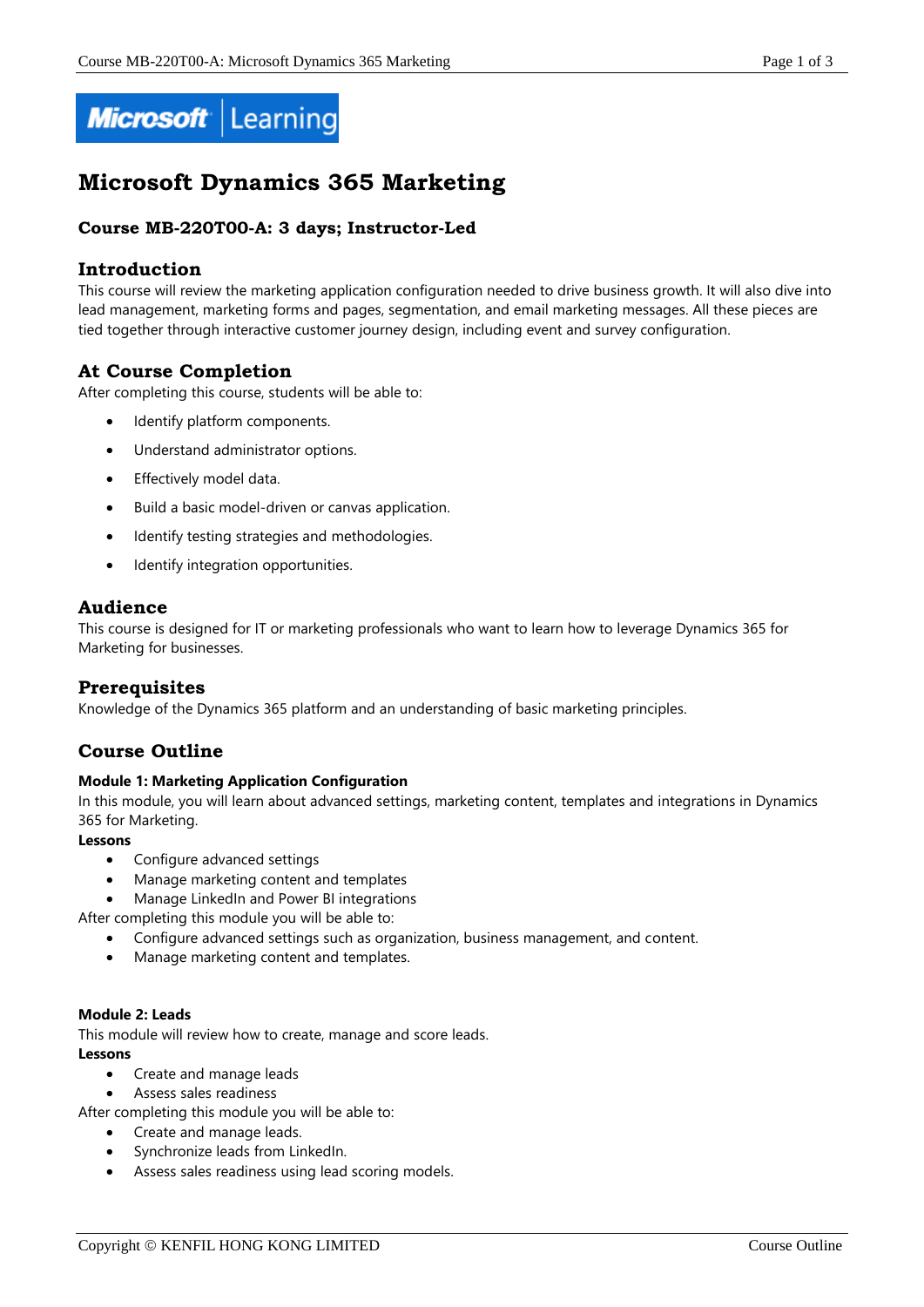This module will cover how to create marketing forms and pages.

## **Lessons**

- Create marketing forms
- Create marketing pages
- Manage internet marketing

After completing this module you will be able to:

- Create marketing forms and embed them on marketing pages.
- Create a marketing page.
- Preview, validate and go live with a marketing page.
- Create marketing form and page templates.

## **Module 4: Segments and Lists**

This module will cover how to manage segments, subscription centers, lists and double opt-in. **Lessons**

- Create and manage segments
- Create and manage subscription centers
- Double opt-in

After completing this module you will be able to:

- Configure static and dynamic segments.
- Create a subscription list.
- Set up a subscription center page.
- Set up and enable a double opt-in process.

## **Module 5: Marketing Emails**

This module will cover how to create email messages in Dynamics 365 Marketing. **Lessons**

Create Email Message

After completing this module you will be able to:

- Create and design email messages.
- Preview, validate and go live with email messages.
- Save an email message as a template.

## **Module 6: Customer Journeys**

This module will review the customer journey creation process. **Lessons**

• Create customer journeys

After completing this module you will be able to:

- Create a customer journey from a template.
- Identify customer journey tiles and properties.
- Validate and go live with a customer journey.
- Create an account-based customer journey.
- Understand the marketing calendar features.

#### **Module 7: Insights**

This module will demonstrate how to view, understand and manage customer insights. **Lessons**

- Marketing insights
- Customer insights
- Marketing execution insights
- Lead management insights
- Internet marketing insights
- After completing this module you will be able to:
	- Locate insights.